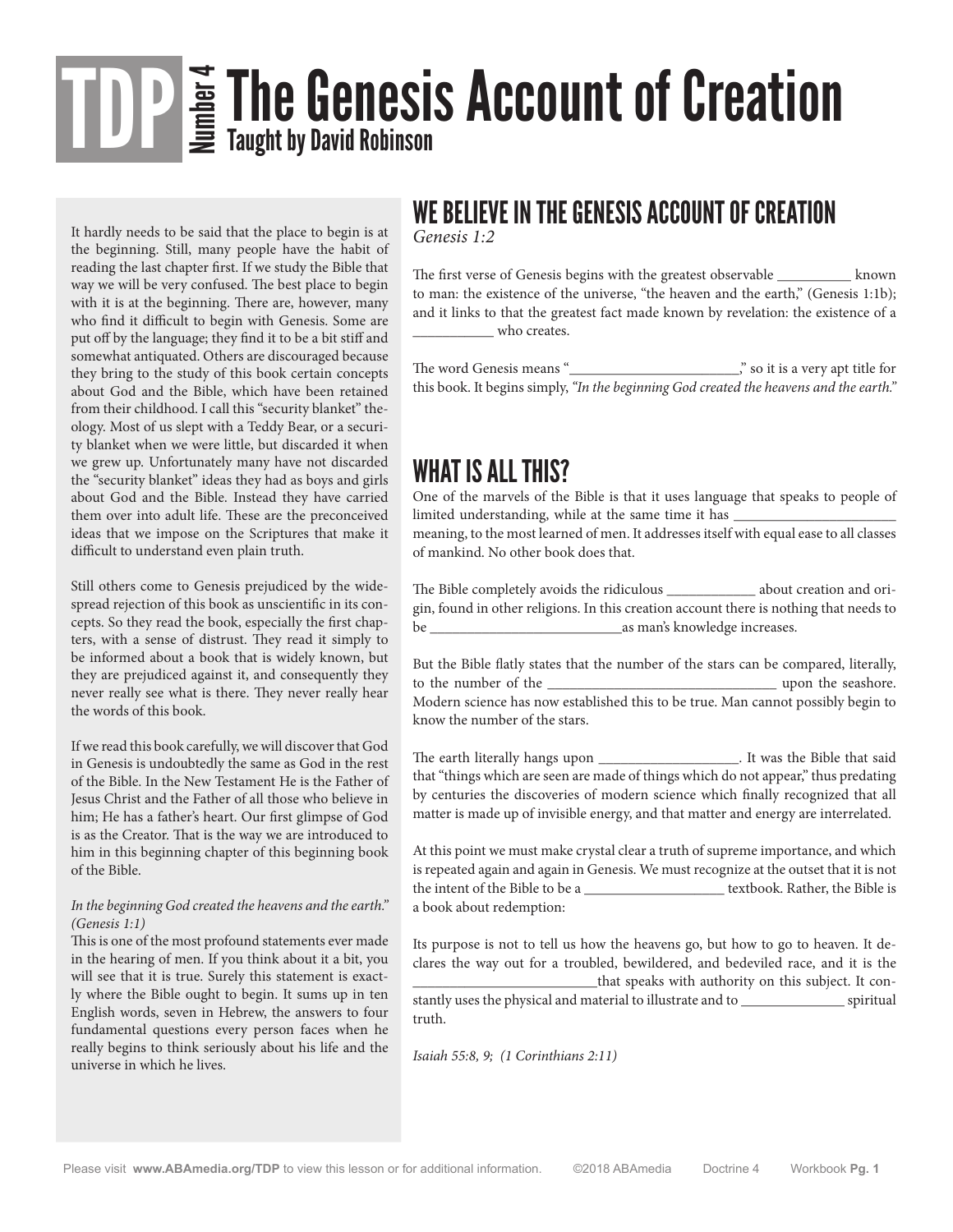# The Genesis Account of Creation Taught by David Robinson

The first question, the one most obvious to us concerns the wonder of the universe itself. "In the beginning, God created the heavens and the earth," (Genesis 1:1). There we have the heaven and the earth. Someone has said that this phrase is the beginning of true science because the fundamental task of science is to observe and classify all that can be observed. Here is a basic classification. What do you see around you? You see two great classes of things: the heavens and the earth.

The material world is designed to produce parallels, or parables, of the spiritual world. There is spiritual law operating in the natural world, and God put us on a planet where light is separated from darkness for our spiritual education as well as to supply our physical needs. There is a spiritual, as well as a physical reason, for the pattern of creation and if we divorce what we know of our physical world from Biblical truth we will never be able to come to a real understanding of our world. Now look at the second great question about life answered in this verse. We have not only the wonder of the universe, but also the mystery of its origin is disclosed. "God created the heavens and the earth," (Genesis 1:1b).

The third fundamental question, relating to the great mystery of time, is closely tied to the second. "When did it all begin?" The Bible says, "In the beginning," (Genesis 1:1a). What a wonderful answer!

We come to the last big question. "Who is behind all this?" The Bible answers with a single word, "God." There you have what is essentially the boundary of life and thought, as far as man is concerned: God. Man can never escape the thought of God.

We can plan it all out, categorize everything, and come up with a philosophical system that accounts for everything. We can do that, and then we take a walk in the country and see a sunset that moves us to the depths of our being in a way we cannot rationalize. Human philosophy does not account for beauty. Or, someone we love dies and that death strikes us with shattering force and we are left with nothing but the crumbs of our philosophy. That is God, breaking through constantly into human life.

Isn't it strange that we constantly attempt to live as though He does not exist, even though we cannot feel beyond God, we cannot think beyond God, we cannot move beyond God, and there is no way to eliminate him from our lives?

#### HOW DID IT BEGIN?

\_\_\_\_\_\_\_\_\_\_\_\_\_\_\_\_\_\_\_\_\_\_\_, even at the beginning, faces this question of the mystery of origin and proposes a solution that no accurate science can contradict: God created the heaven and the earth.

#### WHEN DID IT BEGIN?

The Bible suggests in many places that \_\_\_\_\_\_\_\_\_\_\_\_\_\_ is an elusive mystery to man, and modern science is beginning to confirm that. *Psalms 90:4a; 2 Peter 3:8b*

The Bible puts this whole matter of time and of the age of the earth \_\_\_\_\_\_\_\_\_\_\_\_\_\_\_\_\_\_\_ man's knowledge. Jesus said to his disciples. *Acts 1:7b*

#### WHO IS BEHIND IT ALL?

Only through the power of rationalization, the evil power of \_\_\_\_\_\_\_\_\_\_\_\_\_\_\_\_\_\_\_\_\_\_\_\_, can man ever rid himself of the idea of God.

Man left to himself, observing the universe as it is, comes to an inescapable conviction that God \_\_\_\_\_\_\_\_\_\_\_\_\_\_\_\_\_: that behind all the design, the marvel and wonder of the universe, lies a great mind and personality and heart. If we can observe an effect, there must be a cause.

As beings given the definite gift of \_\_\_\_\_\_\_\_\_\_\_\_\_\_\_\_\_, we can decide to put aside all the things we have been taught about God and reason only from the standpoint of human knowledge, education, and observation.

It is all a mystery. We are surrounded with mystery on every side! We do not know even a \_\_\_\_\_\_\_\_\_\_\_\_\_\_\_\_\_\_\_\_\_\_\_\_\_\_\_\_\_ of what there is to be known. We hardly can put the relative amount of our knowledge in terms small enough to express it.

*Acts 17:23; John 1:3; Colossians 1:16; Philippians 2:10-11.*

He is the greatest \_\_\_\_\_\_\_\_\_\_\_\_\_\_\_\_\_\_\_ of all, yet we do not want to mention His name, we do not want to talk about His work, we do not want to recognize His thinking, and His wisdom.

This reveals the ignorance, and the shallow limit of \_\_\_\_\_\_\_\_\_ \_\_\_\_\_\_\_\_\_\_\_\_.

We must begin where the Bible begins, at the only place to begin, in order to understand the world where we live and the life we live in it.

#### In the beginning God created the heavens and the earth. *Genesis 1:1*